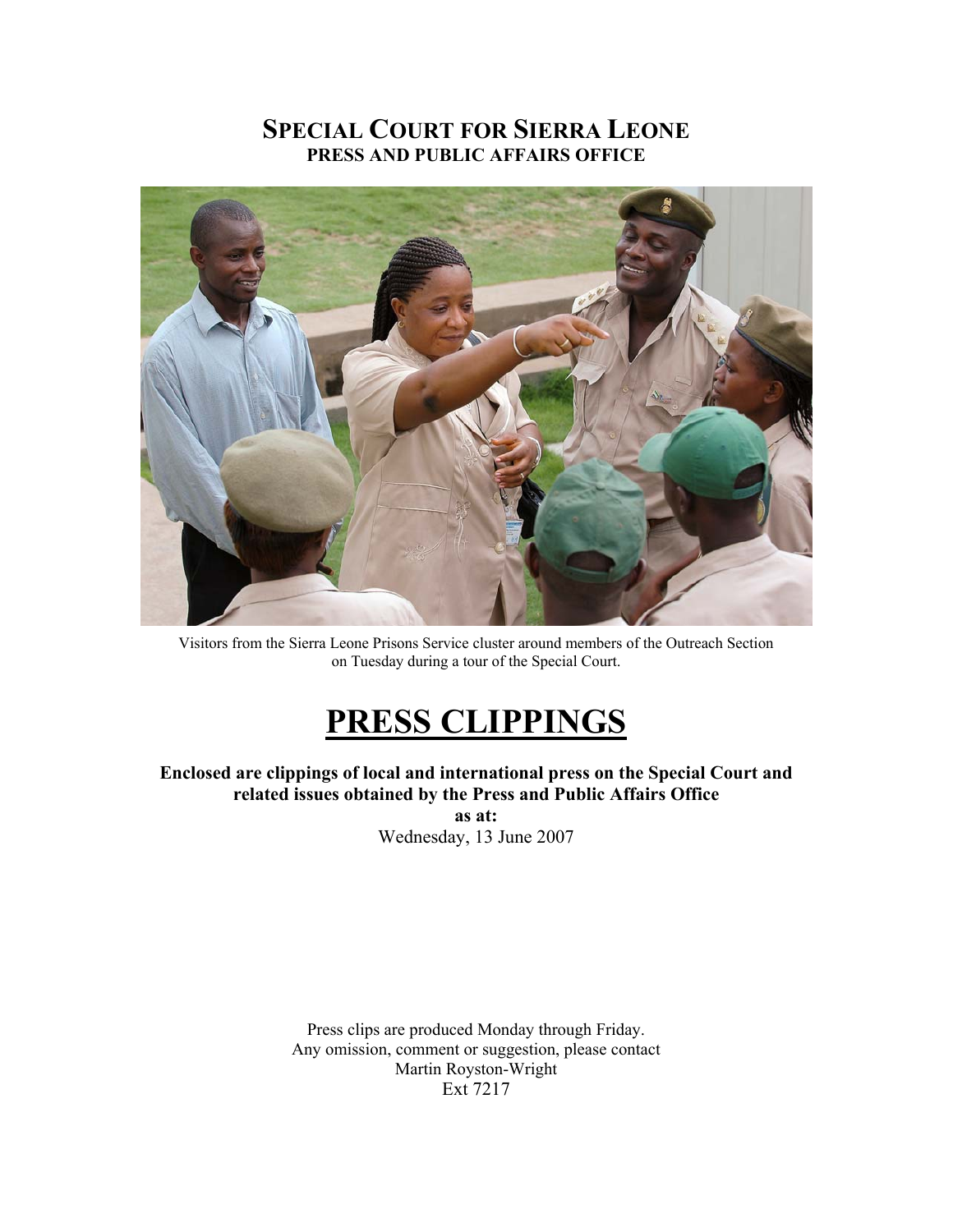| <b>International News</b>                                                         |             |
|-----------------------------------------------------------------------------------|-------------|
| Leaving a Judicial Legacy in Sierra Leone / Institute for War and Peace Reporting | Pages 3-5   |
| UNMIL Public Information Office Media Summary / UNMIL                             | Pages 6-9   |
| <b>ICTR</b> Prosecutor Requests Transfer of First Case to Rwanda / <i>ICTR</i>    | Page 10     |
| Khmer Rouge Trials Ready to Start / BBC Online                                    | Pages 11-12 |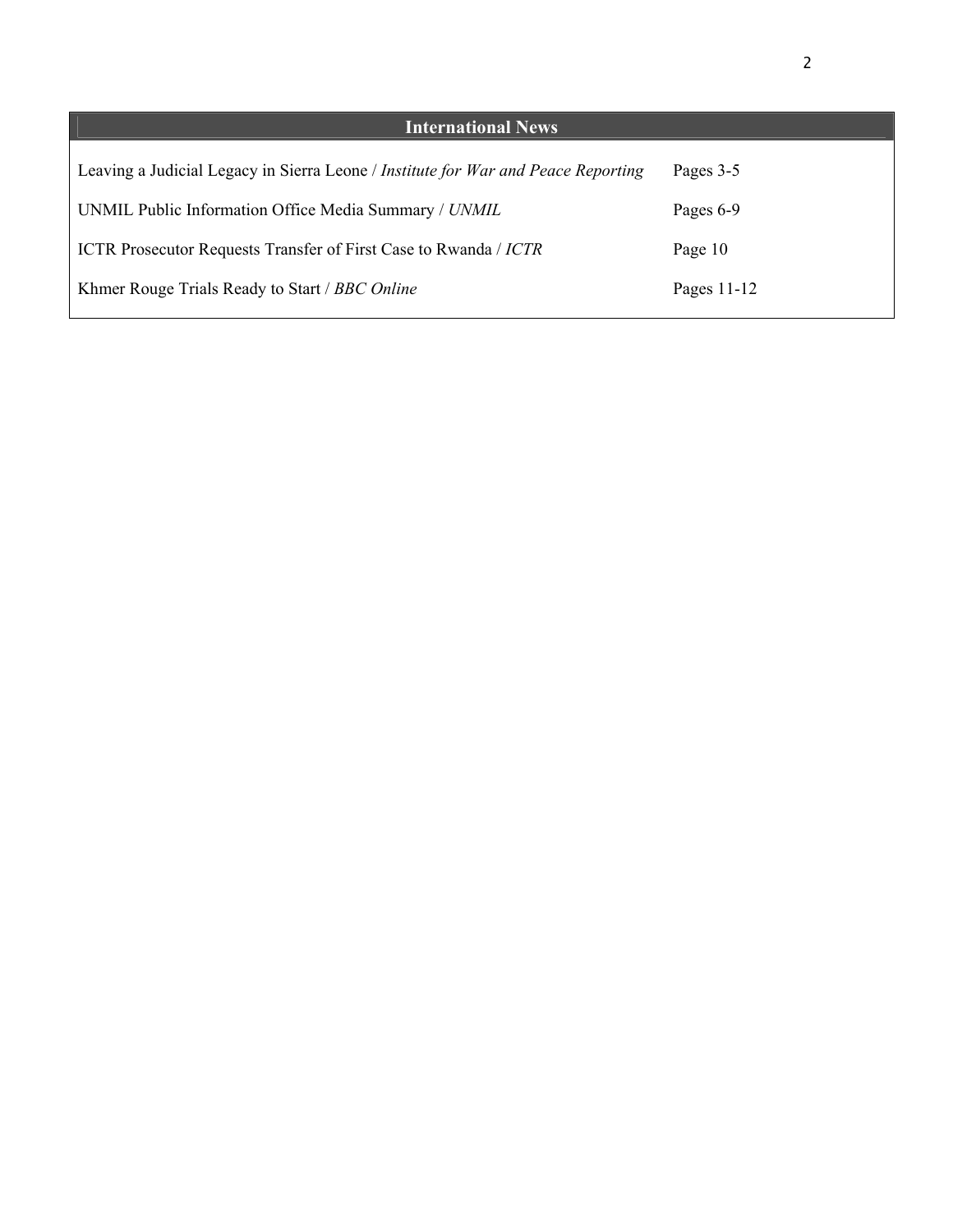# Institute for War and Peace Reporting

Tuesday, 12 June 2007

### **Leaving a Judicial Legacy in Sierra Leone**

As the Taylor trial gets underway, the court that indicted him builds up the Sierra Leone judiciary as it prepares to wind down.

By Katy Glassborow in The Hague (AR No. 116, 12-June-07)

The trial of former Liberian president Charles Taylor got underway in a flurry of high drama last week when the accused refused to attend court in The Hague, thousands of miles away from Sierra Leone and Liberia, the countries affected by crimes he is accused of supporting.

Journalists from around the world attended Taylor's Special Court for Sierra Leone, SCSL, trial, hosted by the International Criminal Court, ICC, on June 4, to see how proceedings would roll out, far from the SCSL's home in Freetown.

The SCSL is different from other courts backed by the United Nations, like the International Criminal Tribunals for Rwanda and the former Yugoslavia (ICTR and ICTY), which are located in Tanzania and The Hague respectively, because it is based in Sierra Leone.

It was established as an independent tribunal through an agreement between the UN and the Sierra Leone government, and it is the only international tribunal to sit in the country where the crimes it is trying took place, in an effort to make the justice it delivers real and tangible to the victims.

The court is a transitional justice mechanism with a primary mandate to prosecute war crimes, but it also seeks to build up the rule of law and support judicial institutions, which have been ground down by years of conflict.

Like the SCSL, the ICTs are winding down in the next few years after over a decade of activity, but concerns persist over the capacity of Rwandan and Balkans judiciaries to try the accused that international courts could not prosecute, due to time and resource limitations.

Despite successful prosecutions at war crimes chambers in Sarajevo and Belgrade, there are worries about bias and corruption, so to prevent this in Sierra Leone, Anthony Trioli, head of the SCSL's legacy programme, is working with the country's Bar Association to train defence and prosecution lawyers and judges.

Herman von Hebel, the acting registrar for the SCSL, told IWPR that the court staff want to develop the Sierra Leone judiciary and train legal professionals and even police officers, and work with other agencies on justice sector reform.

The court has already developed a young professionals internship programme for Sierra Leoneans interested in pursuing careers in the judiciary, and is working on a witness and victim protection and support system with the Sierra Leone police.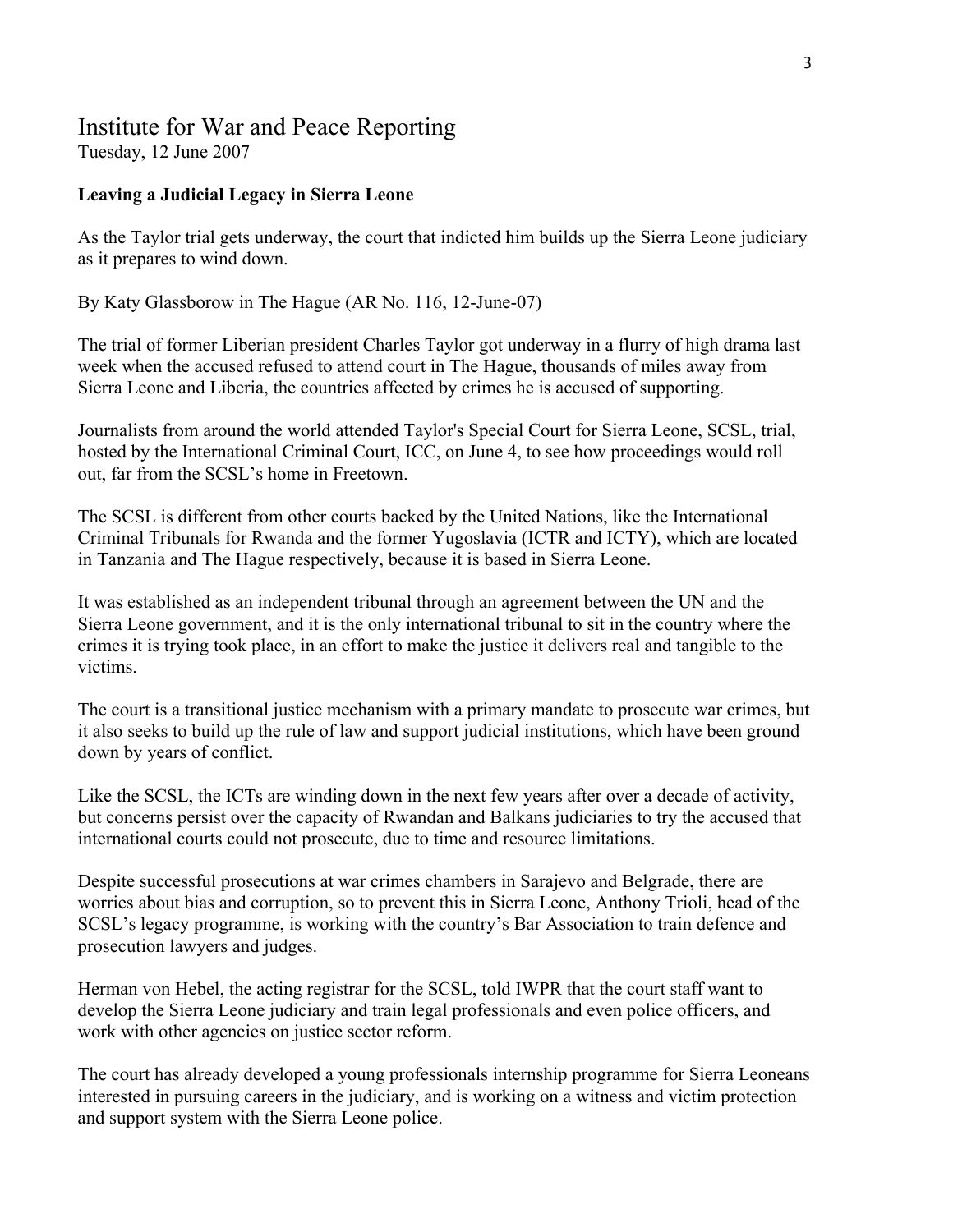Trioli is also keen for Sierra Leone to get the best use out of the SCSL's purpose-built courthouse in Freetown - which will be handed over to the government after 2009. He and the authorities are discussing possible uses, such as a regional court or a legal training centre.

Before the war, Sierra Leone had a well developed justice system, and SCSL chief prosecutor Stephen Rapp told IWPR that one of his personal causes, "slightly outside of my bailiwick", is to work on capacity building for the national justice system.

He wants the facilities and resources set up by the SCSL to be used after the court winds down in 2009, but admits "this is a challenge" because the cost of maintaining the building is "beyond the government of Sierra Leone".

Rapp is calling for an international foundation to take control of the facility and make it available for local or regional hearings or training sessions.

In addition, he has talked to government officials to ensure that suspects the SCSL does not have the time or resources to prosecute are finally dealt with in national courts, and that the national system can deal with such cases.

He sees it as a high priority to "give national courts our evidence, and work with them in developing cases to the extent they can at national level".

But the court's attempts to deliver justice and strengthen the local judiciary may be undermined by the transfer of the SCSL's most high-profile accused for trial at the ICC in The Hague.

Charles Taylor, the elected president of Liberia for six years from 1997, was indicted by the SCSL in 2003 for 11 counts of war crimes and crimes against humanity, including murder, rape and conscripting child soldiers to fight. He fled to Calabar in Nigeria for exile in 2003.

The Nigerian government handed him over to the SCSL in March 2006, but he was transferred to The Hague three months later because it was felt by senior court staff that a trial in Freetown could spark violence.

This decision was supported by the Security Council, which said Taylor's trial cannot be conducted anywhere in the region "due to the security implications".

But to have a lasting impact on justice in Sierra Leone, the case needs to be taken back to Africa, says lawyer Karim Khan, who represented Taylor until the opening day of the trial on June 4 when he was fired by his client who chose to represent himself, in a protest against what he sees as the inadequate time and facilities his defence had been given.

According to Khan, "there are no verifiable security concerns over a Freetown trial", and stressed that the SCSL is "very well organised and a credit to the country", while a Hague venue for the trial is "simply not working".

Khan told IWPR that on the opening day of the Taylor case, he had phone calls from people in Freetown who were trying to watch the proceedings on television, but "could not see the picture or hear sound clearly".

So, he said, the people who have suffered cannot follow the trial and have to rely on "edited highlights on television.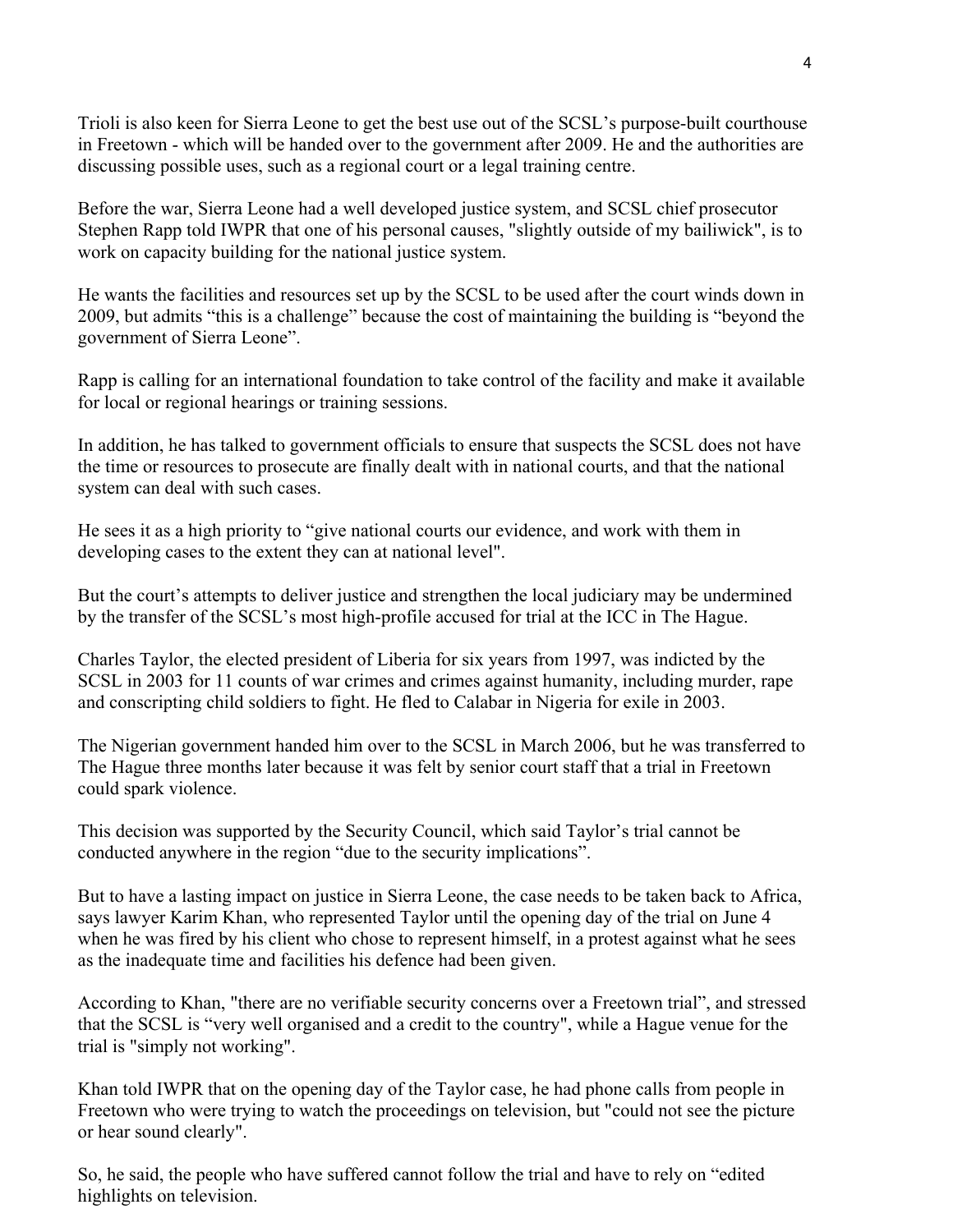Nonetheless, said Khan, Taylor's trial has the potential to have a huge beneficial impact on Sierra Leone's justice system and the whole of society by establishing the pre-eminence of the rule of law.

Rapp told IWPR he is keen to ensure that as the case unfolds in mainland Europe, everyone in Sierra Leone, Liberia and the region is aware of what occurs in the courtroom, including key players in the nation's justice system.

He has pledged to support the local justice system once SCSL trials wind down in 2009, and plans to hand over evidence, files and witness contacts to investigators and prosecutors in Sierra Leone.

After its abortive June 4 opening in The Hague, Taylor's trial is supposed to resume on June 25.

But with Khan now out of the picture after Taylor's defiant no-show and insistence that he will represent himself until a defence team is afforded proper time, facilities and resources to be able to do their jobs, it is unclear who will be sitting opposite Rapp in the defence bench to put Taylor's case on June 25.

*Katy Glassborow is an IWPR reporter in The Hague*.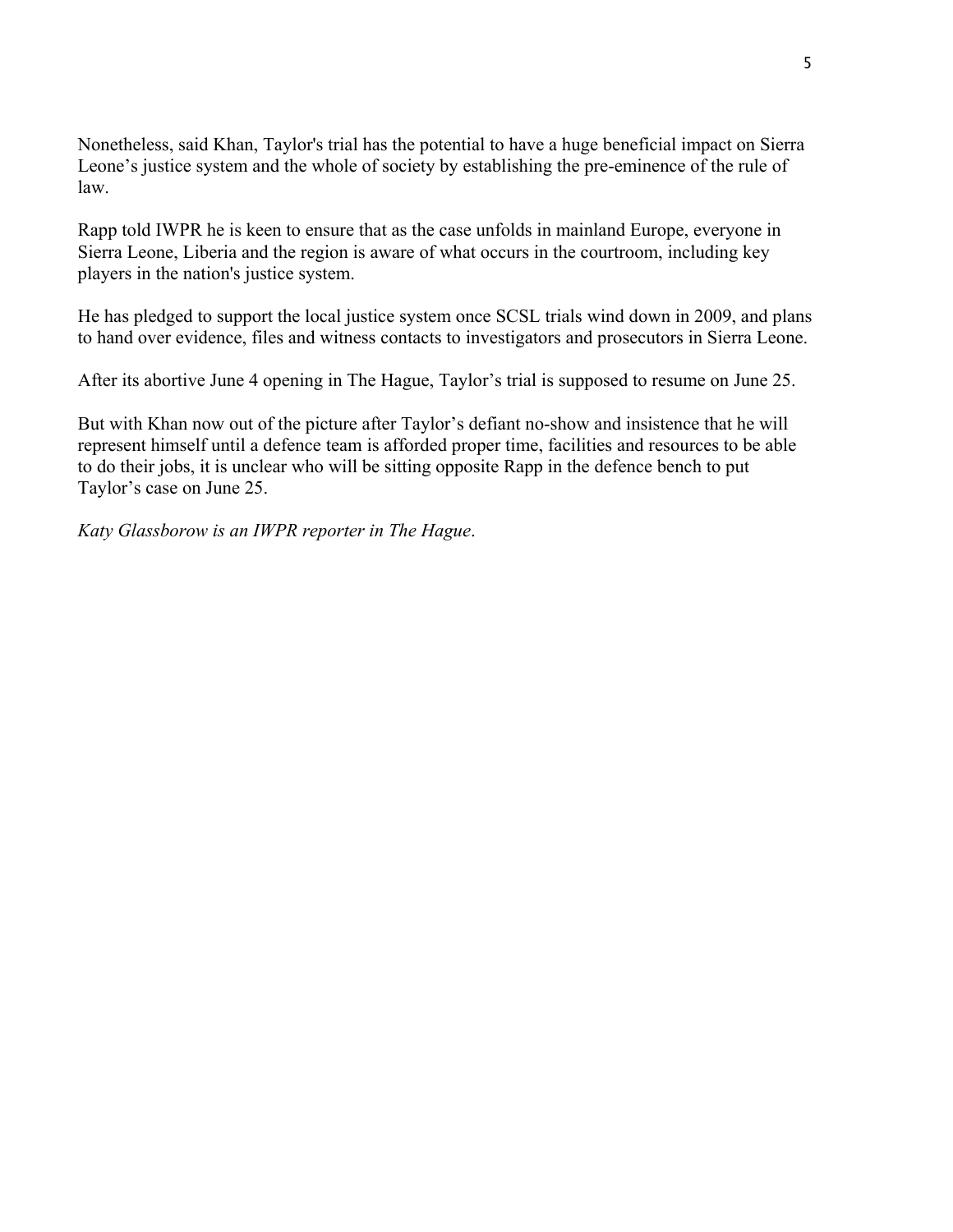

United Nations Mission in Liberia (UNMIL)

### **UNMIL Public Information Office Media Summary 12 June 2007**

*[The media summaries and press clips do not necessarily represent the views of UNMIL.]*

### **International Clips on Liberia**

# **Auditor General Says Corruption Rampant in Sirleaf Government**

VOA News, June 12, 2007 - Liberia's new auditor general says his efforts to fight corruption are being frustrated by government ministers and agency directors. John Morlu The Second was recruited a little over a month ago by the European Union and later approved by President Ellen Johnson Sirleaf to serve as auditor general of Liberia and help fight corruption. Now Morlu told VOA that government officials facing possible audit are making his and other financial experts' job more difficult.

# **Liberia's president says she expects Taylor to get a fair trial**

MONROVIA, Liberia (AP), June 12, 2007 - Liberia's president assured citizens Tuesday that she expects a fair trial for Charles Taylor, the former leader of the war-decimated West African nation who has been charged with war crimes by neighbouring Sierra Leone.

# **Why Taylor Should Pay His Lawyers**

The Nation (Nairobi) OPINION 12 June 2007

By Chege Mbitiru Nairobi

Liberia's former President Charles Taylor doesn't seem to realise how lucky he is. Otherwise, he would subdue cocky insolence. Last week he boycotted the first hearing of his trial at The Hague. By all accounts, a court hearing isn't necessary to ascertain Mr Taylor earned notoriety waging war again another notorious leader, the late President Samuel Doe. He embellished that by supporting rebels in neighbouring Sierra Leone. Yet the international community, through the Special Court for Sierra Leone, wants to give him a fair trial for the sake of an orderly world.

### **The Trial of Charles Taylor**

The Guardian (Nigeria). [Op-Ed]. Patrice Nganang 11/06/2007.

AS far as 'fin-de-r?gne'-scenarios are concerned, Africa has witnesses (or should/must we say: suffered?) them all. But the one scenario from which the continent has been weaned most severely is as 'green' as justice itself. Take, for example the case of Lansana Conte, president of Guinea, whose end of reign has been going on for so long that it might look like a soap opera - to the outside observer - with truly hilarious scenes, were it not that the fate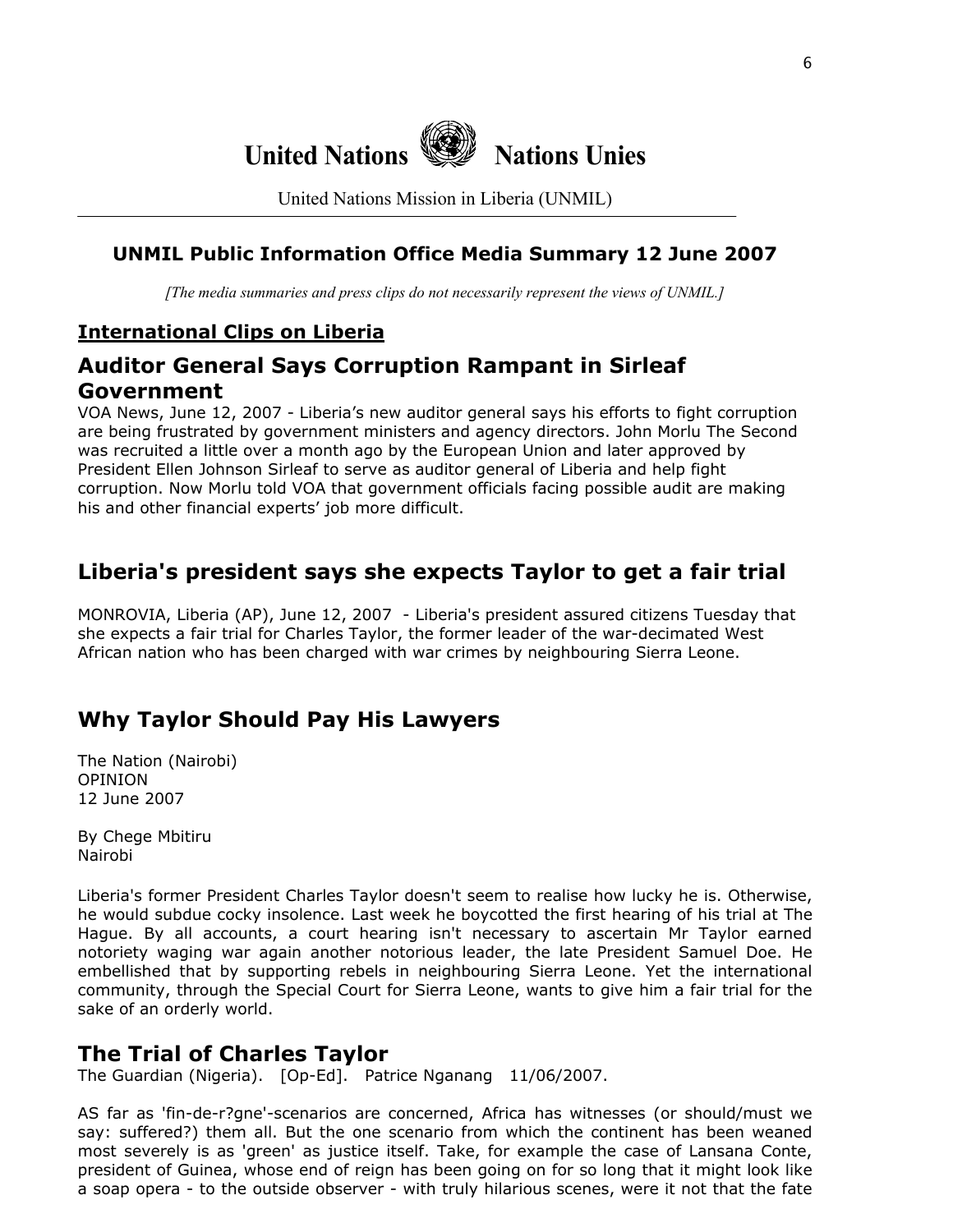of an entire country is at stake. Or take the case of the former president of Cameroun, Ahmadou Ahidjo, who found himself in exile in France, was condemned to death in absentia by his junior and successor, Paul Biya, then amnestied by the same. The latter, however, in the company as his former adversaries Ouandie, Um Nyobe, the ones whom he is said to have killed and then locked up in blocks of concrete.

### **International Clips on West Africa**

# **Leaving a Judicial Legacy in** Sierra Leone

By Katy Glassborow in The Hague (AR No. 116, 12-June-07)

As the Taylor trial gets underway, the court that indicted him builds up the Sierra Leone judiciary as it prepares to wind down. The trial of former Liberian president Charles Taylor got underway in a flurry of high drama last week when the accused refused to attend court in The Hague, thousands of miles away from Sierra Leone and Liberia, the countries affected by crimes he is accused of supporting.

# **Clinic for 40 Commercial Sex Workers**

By Mohamed Massaquoi Freetown

Concord Times (Freetown), 12 June 2007 - Sierra Leone Distance Education Programme (SILDEP) in collaboration with National AIDS Secretariat and Kenema City Council last week organized a two-day workshop for 40 Commercial Sex Workers (CSW) in Kenema. The programme took place at the Ministry of Youth and Sports conference hall in Kenema.

# **Burkina Faso to broker peace in Ivory Coast**

AFP , ABIDJAN, June 12, 2007 - Burkina Faso's President Blaise Compaore meets today with leaders from Ivory Coast's factions in a bid to boost the peace process. The meeting in Yamoussoukro will be Compaore's first trip to Ivory Coast since 2000 and marks the change of attitude since 2002 when a newspaper close to Ivorian President Laurent Gbagbo accused him of fomenting the civil strife that ended with the country split between the rebel-held north and the government-controlled south.

#### **Local Media – Newspaper**

#### **'Taylor's Fair Trial in Doubt'**

*(The Liberian Diaspora)* 

• [sic:] An apparent conspiracy by the Special Court for Sierra Leone to deny former Liberian President Charles Taylor a free and fair trial has been uncovered by his principal defender, Vincent O. Nmhielle. Barrister Nmhielle's concerns are contained in June , 2007 interoffice memorandum address to Taylor's lead counsel, Karim Khan in which he writes extensively of the Court Registrar's sustained efforts to inhibit his ability to perform his role as principal defender of Mr. Taylor.

#### **2007-2008 Fiscal Budget Generates Mixed Reactions**

*(New Democrat, The News, National Chronicle and Daily Observer*)

• The suggestion by the General Auditing Commission which calls on the National Legislature not to approve the budget appears to be gaining the approbation of the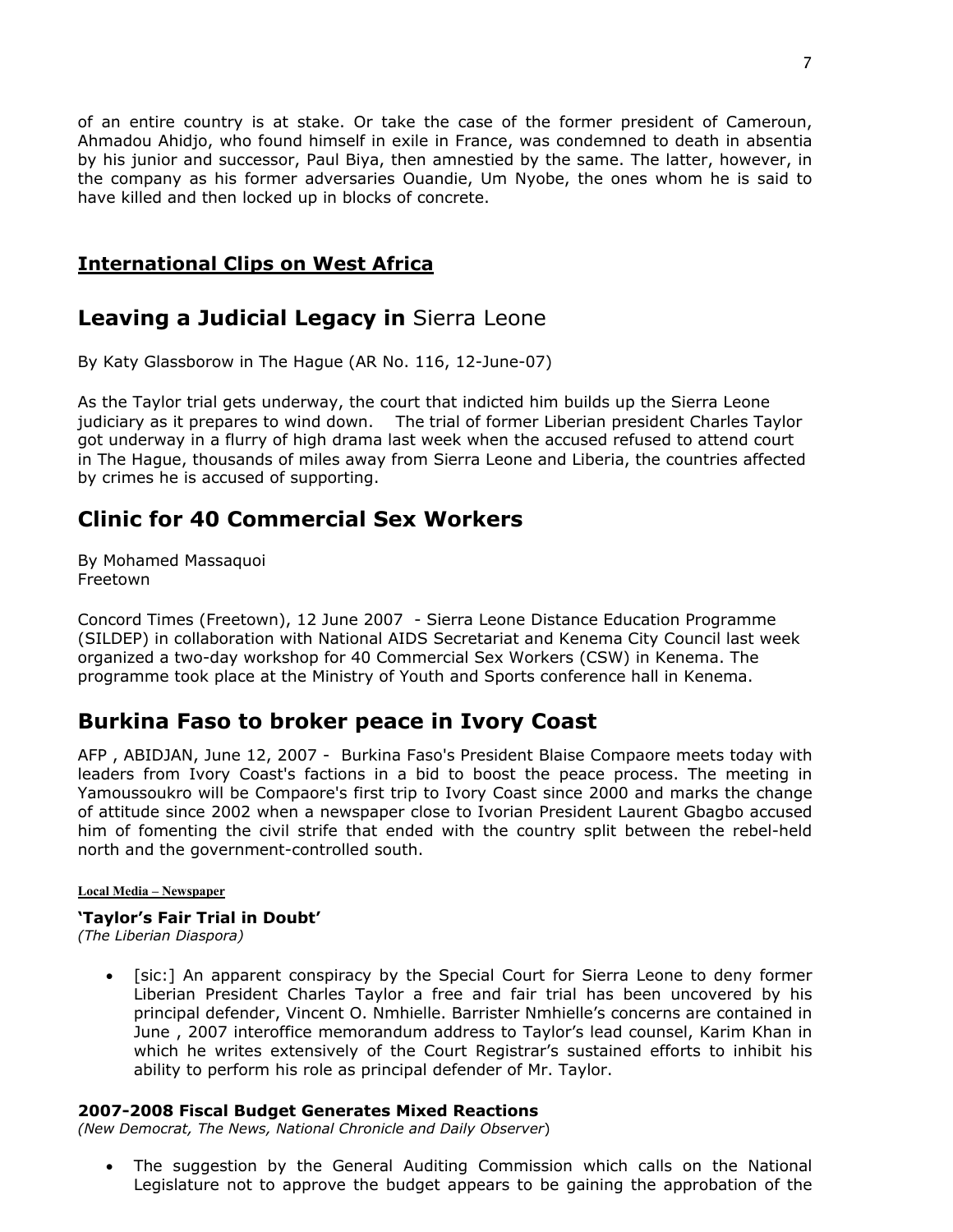National Legislature. As *New Democrat* reports, members of both Houses are poised to return the budget to the Executive for review as recommended by the Commission.

- The General Auditing Commission recently recommended a review of the draft fiscal budget on the basis of 'lack of substantive information'.
- According to *National Chronicle* a concerned citizens group, Citizens United to End the Suffering of the Liberian People said the lawmakers should speedily pass the budget and undo the analysis of the Commission because any delay in the process could strangulate government functionaries and increase the suffering of Liberians.

### **Women Residents of GSA Road Community to March against Rape**

(Daily Observer*)* 

- Women residents of the GSA Road Community in Paynesville are planning to march on President Ellen Johnson Sirleaf in order to seek her prompt intervention into the continuing rape against Liberian Women.
- The women's planned action resulted from an incident in which gunmen supposedly stormed the GSA Road residence of a woman and raped her after seizing several valuables and money from her.

**Local Media – Radio Veritas** *(News monitored today at 9:45 am)*

# **Civil Society Coalition wants Hold on Allocation of Timber Concession**

- A Coalition of Civil Society and Environmental groups is warning government against allocating new timber concession this year for commercial logging in the absence of a forest management strategy.
- In an interview, the Managing Director of the Forestry Development Authority, John Woods said government would begin giving out timber concessions this year.
- The group however said government was going ahead to grant timber sales agreement despite calls for government to prioritize development of the forestry management strategy a prerequisite for granting concessions. The coalition said this threatens to violate government's forestry law and jeopardize the future of Liberia's forest.

#### **Justice Ministry Official Dismissed in Connection with Container Smuggling**

- [sic:] A Justice Ministry letter in the possession of Radio Veritas has confirmed a report of a big container smuggling scandal linking the Joint Security Coordinator at the Justice Ministry, Col. Arthur Kandakai.
- [sic:] Col. Kandakai was recently investigated by the Liberia National Police (LNP) for his alleged role in giving clearance for shipment of thirty 20ft containers of scrap materials.
- [sic:] According to Justice Ministry sources, he has now been dismissed for what the ministry said was his admission during police preliminary investigation.

# **Star Radio** *(News monitored today at 8:35 am)*

#### **Police Investigates Alleged Police Brutality in Rivercess**

- Authorities of the Liberia National Police have launched an investigation into reports of widespread Police brutality in Rivercess County after a complaint was filed by three members of the Legislative Caucus.
- In an interview, Senator Jonathan Bannie claimed the Police Commander in the county and three others are linked to the flogging of peaceful citizens and said some of those allegedly brutalized are in Monrovia currently under going medical treatment.

#### **President Johnson-Sirleaf Promises Support for Liberia National Red Cross**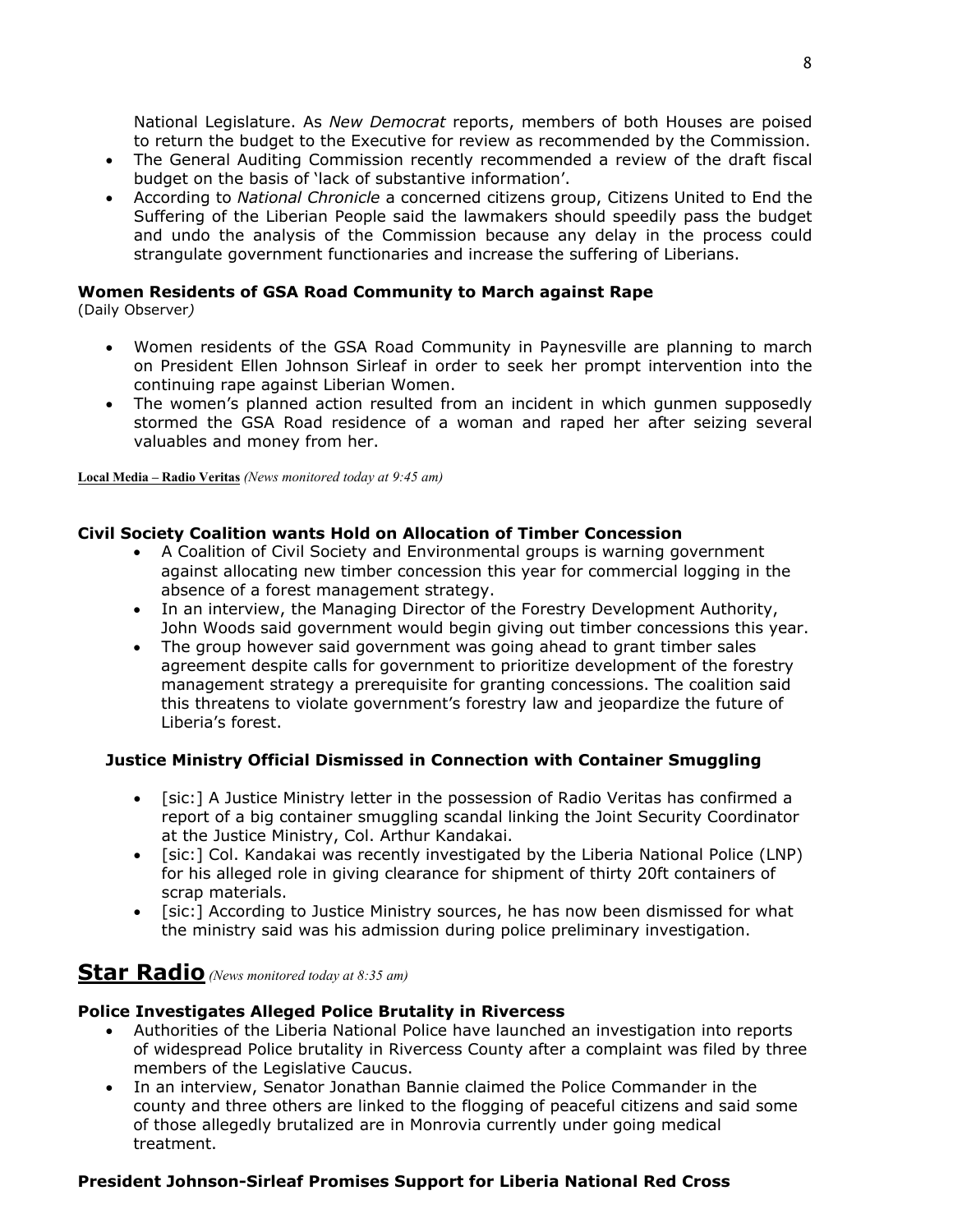- Speaking yesterday when she was conferred a title of Chief Patron of the Red Cross, President Ellen Johnson-Sirleaf said she would support the Liberia National Red Cross Society in its humanitarian mission and commended them for the quick response to natural disasters and other humanitarian crisis across the country.
- The President also called for the Red Cross to put in place a preparation mechanism to be ready to respond to any unforeseen situation.

*Complete versions of the UNMIL International Press Clips, UNMIL Daily Liberian Radio Summary and UNMIL Liberian Newspapers Summary are posted each day on the UNMIL Bulletin Board. If you are unable to access the UNMIL Bulletin Board or would like further information on the content of the summaries, please contact Mr. Weah Karpeh at karpeh@un.org.*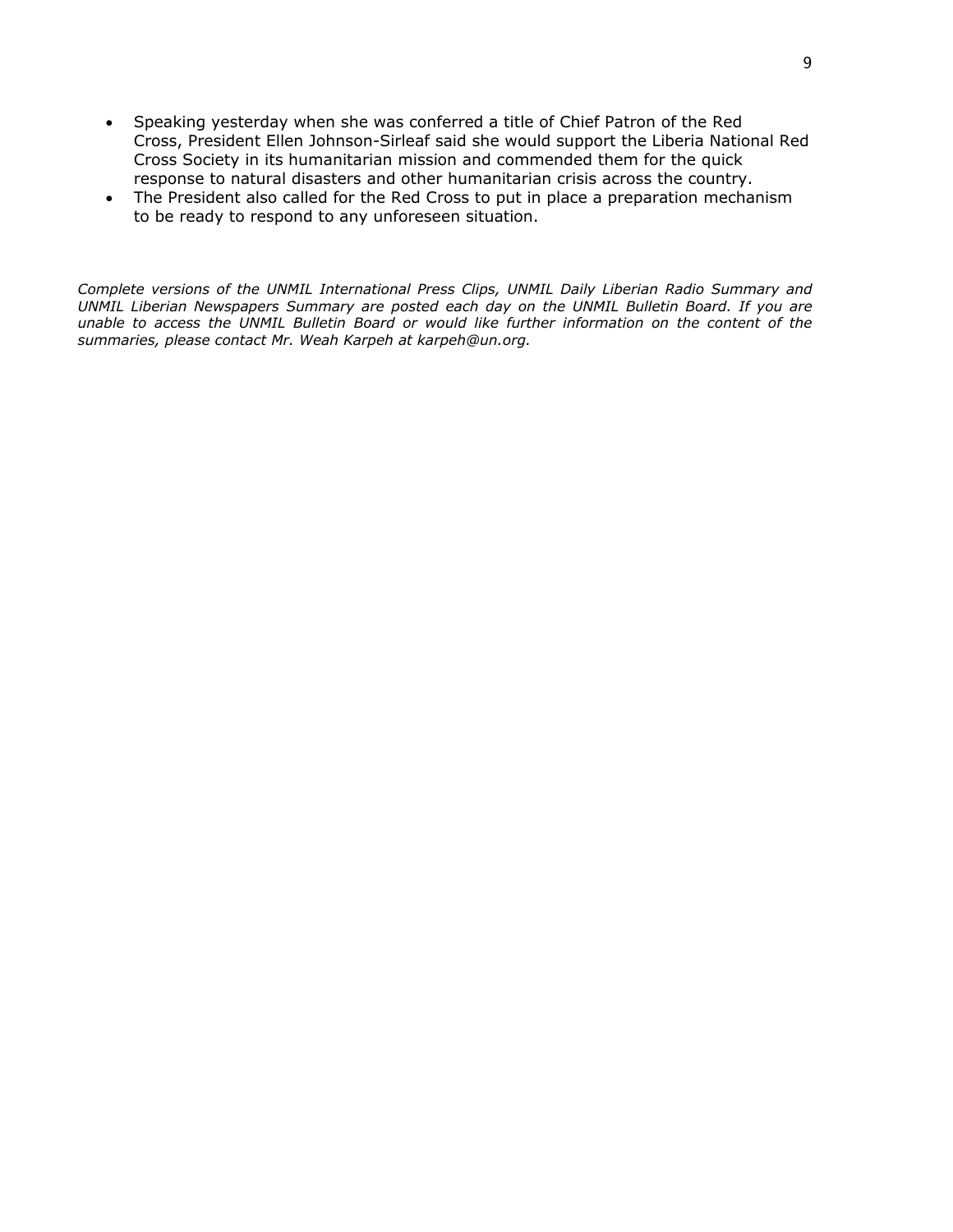# ICTR Monday, 11 June 2007

### **ICTR Prosecutor Requests Transfer of First Case to Rwanda**

On 11 June, the Prosecutor of the International Criminal Tribunal for Rwanda (ICTR) requested transfer of the case of Fulgence Kayishema to Rwanda for trial. It is the first request for transfer of an ICTR case to the Rwandan national jurisdiction.

Kayishema is among the 18 fugitives indicted by the ICTR who are still at large. The indictment that was confirmed on 3 July 2001, charges Kayishema with genocide, complicity in genocide, conspiracy to commit genocide and extermination as a crime against humanity.

Kayishema was born in 1961 in Kivumu commune, Kibuye Prefecture of Rwanda. During 1994, he was the inspector of police in the same commune. He allegedly conspired with Father Athanase Seromba and others to prepare and carry out a plan to exterminate the Tutsi population in Kivumu commune and elsewhere in the Kibuye. It is alleged that in implementing their plan, thousands of Tutsis, including those that had sought refuge at Nyange Parish, were exterminated.

The Government of Rwanda has expressed its willingness and readiness to accept and prosecute the Accused, with assurances that he will receive a fair trial, that in the event of conviction, the death penalty will not be applied and that Rwanda will comply with all the conditions required by the Trial Chamber in its Referral Order.

According to the Prosecutor's submission, Rwanda meets the requirements set out in the Tribunal's Rule 11 bis to merit transfer of the case for trial. In addition, Rwanda's legal framework guarantees all the Rule 11 bis safeguards, including the protection of witnesses and allowing for the monitoring of the proceedings by monitors appointed by the Prosecutor. The African Commission on Human and Peoples' Rights has accepted the responsibility to monitor the trial on behalf of the Prosecutor.

The Prosecutor asked the Trial Chamber to require the ICTR Registrar to designate a defence counsel to represent the interests of the Accused in the referral proceedings. He also asked the Trial Chamber to issue a new warrant of arrest requiring states to cooperate in arresting Kayishema and transferring him to Rwandan authorities.

Assisting the Prosecutor is a referral team led by Dr. George Mugwanya, Senior Appeals Counsel.

### **ICTR Indicts Witness for False Testimony**

On 11 June, the International Criminal Tribunal for Rwanda (ICTR) issued an indictment against a witness for giving false testimony during the trial of Jean de Dieu Kamuhanda. Judge Jai Ram Reddy (Fiji) confirmed the indictment and issued a warrant for arrest of the witness code named GAA.

This is the Tribunal's first prosecution for contempt of court and false testimony. The case arises out of an investigation by the Office of the Prosecutor on the direction of the Appeals Chamber when it upheld the conviction of Kamuhanda on 19 September 2005. Witnesses in the trial were allegedly induced to give false testimony under oath.

The confirming judge issued the indictment on the basis of the written material submitted by the Prosecutor.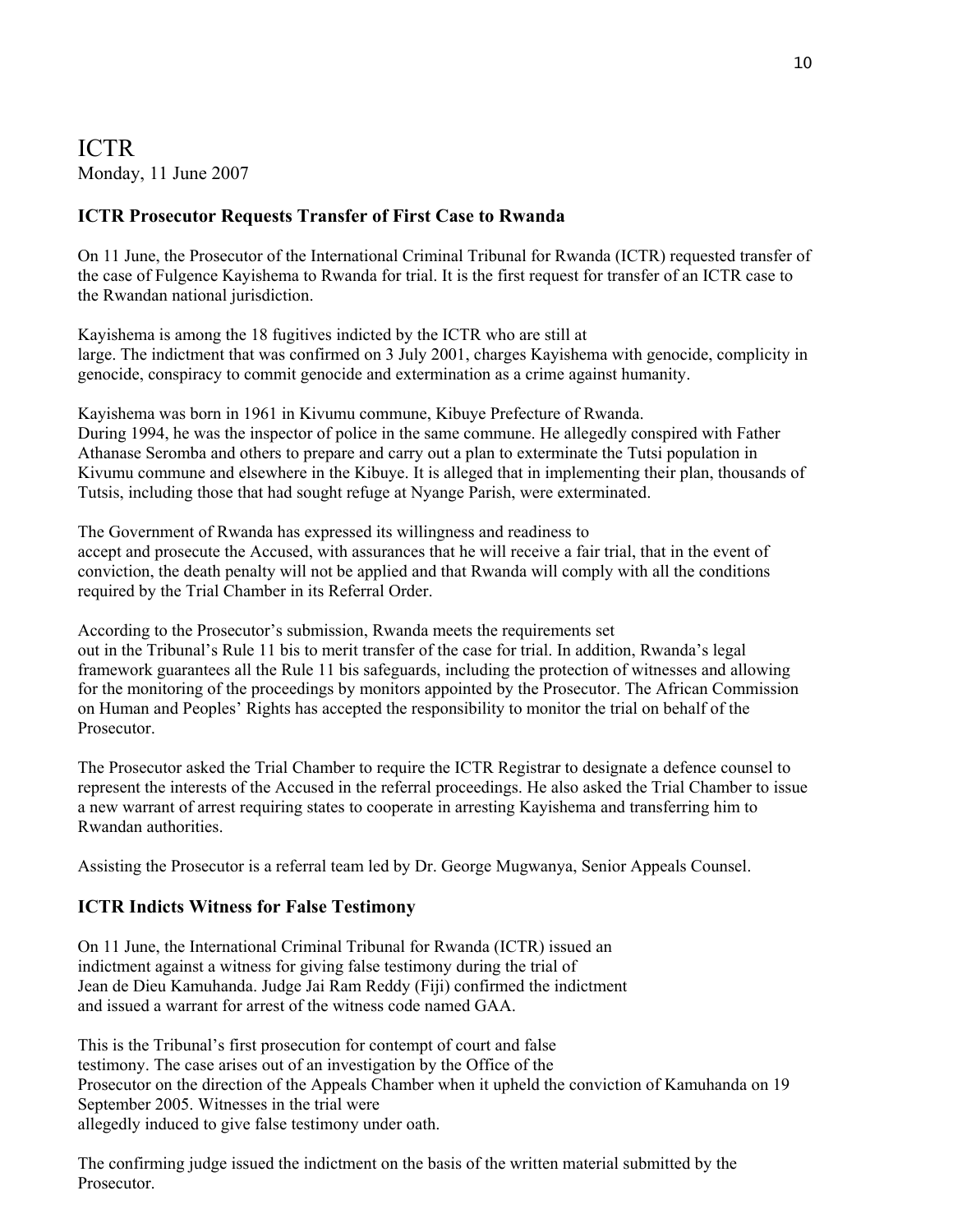# BBC Online

Wednesday, 13 June 2007

### **Khmer Rouge trials ready to start**

The long-awaited Khmer Rouge trials in Cambodia are ready to start, after a panel of judges approved ground rules.

The deal was reached in a week-long meeting, after a delay of more than six months because of disagreements between local and UN-appointed legal officials.

The tribunal is expected last for three years, with trials starting in 2008.

As many as two million are thought to have died during the four years of Khmer Rouge rule in the late 1970s, but no-one has ever faced charges.

The movement's former leader, Pol Pot, died nine years ago.

But the regime's former head of state, Khieu Samphan, and Foreign Minister Leng Sary have both been living freely in Cambodia.

Tribunal co-prosecutor Robert Petit said the rules had been agreed unanimously by the panel.

"These rules will ensure us fair and transparent trials," he told reporters.

Almost a third of the court's three-year mandate has already passed, but Mr Petit says the time has not been wasted.

"Given all the complexities and after intensive work and consultations, we are pleased to have finalised the rules in a reasonable time. It has been a worthwhile process and it has been essential to take time to prepare this draft."

The local and international legal officials had struggled to find ways to incorporate international law into proceedings that fall under Cambodian jurisdiction.

But after months of negotiations, they have settled their differences, says the BBC's Guy Delauney in Phnom Penh.

Foreign lawyers will now be allowed to represent defendants and victims may file complaints to the courts as long as they do so as a group.

It means the courts will be able to move forward with the process of prosecuting former Khmer Rouge leaders.

The prosecutors say they will be ready to hand over the files to the investigating judges within weeks, our correspondent adds.

Official confirmation of which former Khmer Rouge leaders will be charged should follow.

Two million people are believed to have died under the Khmer Rouge



11

crimes against humanity Five judges (three Cambodian) sit in trial court Cases decided by majority Maximum penalty is life imprisonment Budget of \$56.3m